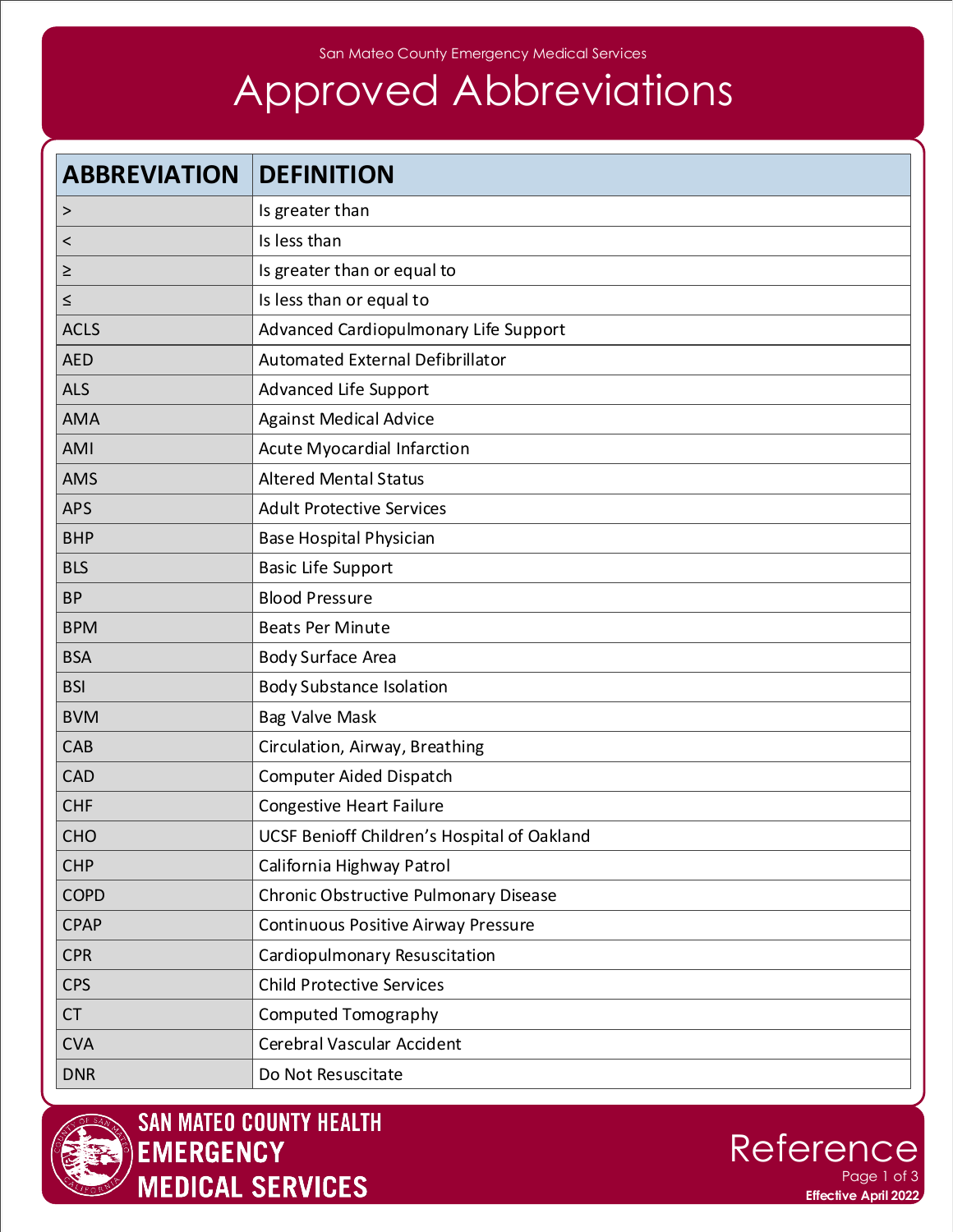#### San Mateo County Emergency Medical Services

# Approved Abbreviations

| <b>ABBREVIATION</b> | <b>DEFINITION</b>                                                       |
|---------------------|-------------------------------------------------------------------------|
| <b>ECG</b>          | Electrocardiogram                                                       |
| <b>ED</b>           | <b>Emergency Department</b>                                             |
| <b>EHR</b>          | <b>Electronic Health Record</b>                                         |
| <b>EMS</b>          | <b>Emergency Medical Services</b>                                       |
| <b>EMT</b>          | <b>Emergency Medical Technician</b>                                     |
| <b>EMTALA</b>       | <b>Emergency Medical Treatment and Active Labor Act</b>                 |
| <b>EOA</b>          | <b>Exclusive Operating Area</b>                                         |
| <b>ETA</b>          | <b>Estimated Time of Arrival</b>                                        |
| EtCO <sub>2</sub>   | <b>End Tidal Carbon Dioxide</b>                                         |
| <b>ETT</b>          | <b>Endotracheal Tube</b>                                                |
| GCS                 | Glasgow Coma Score                                                      |
| $H_2$ <sup>O</sup>  | Water                                                                   |
| <b>HIPAA</b>        | Health Insurance Portability and Accountability Act                     |
| <b>HR</b>           | Heart Rate (as depicted on an ECG) - not to be confused with pulse rate |
| IC                  | Incident Commander                                                      |
| <b>ICS</b>          | Incident Command System                                                 |
| <b>IFT</b>          | <b>Inter-facility Transfer</b>                                          |
| IM                  | Intramuscular                                                           |
| IN                  | Intranasal                                                              |
| IO                  | Intraosseous                                                            |
| IV                  | Intravenous                                                             |
| <b>IVP</b>          | Intravenous Piggyback                                                   |
| LOC                 | <b>Level of Consciousness</b>                                           |
| <b>MCI</b>          | <b>Multi Casualty Incident</b>                                          |
| <b>MHOAC</b>        | Medical/Health Operational Area Coordinator                             |
| <b>MOI</b>          | Mechanism of injury                                                     |
| <b>NIMS</b>         | National Incident Management System                                     |
| <b>NREMT</b>        | National Registry of Emergency Medical Technicians                      |
| <b>NS</b>           | <b>Normal Saline</b>                                                    |
| <b>NTG</b>          | Nitroglycerin                                                           |



**SAN MATEO COUNTY HEALTH** EMERGENCY **MEDICAL SERVICES**